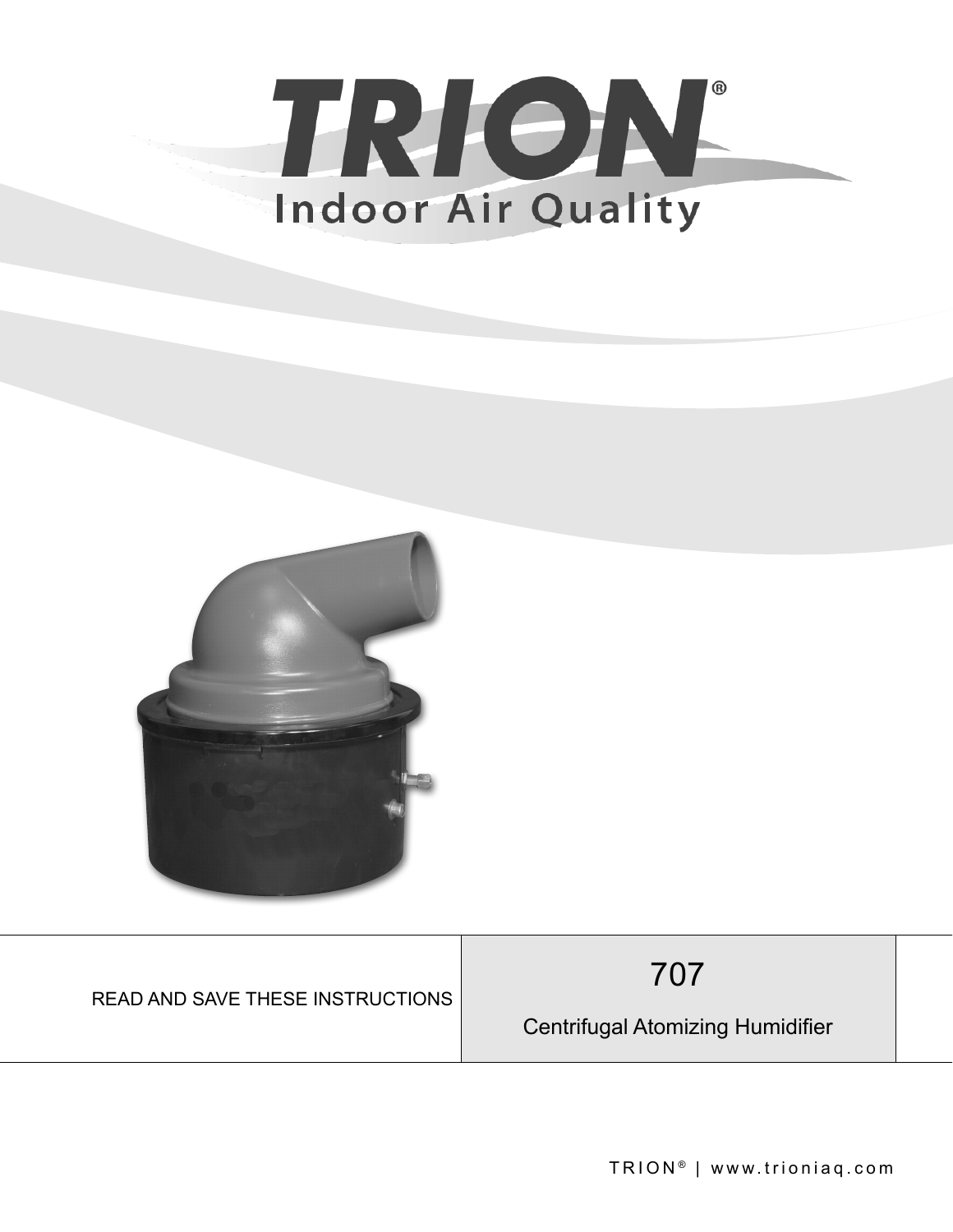# READ AND SAVE THESE INSTRUCTIONS LIRE ET CONSERVER CES INSTRUCTIONS

# TABLE OF CONTENTS

 $2<sup>1</sup>$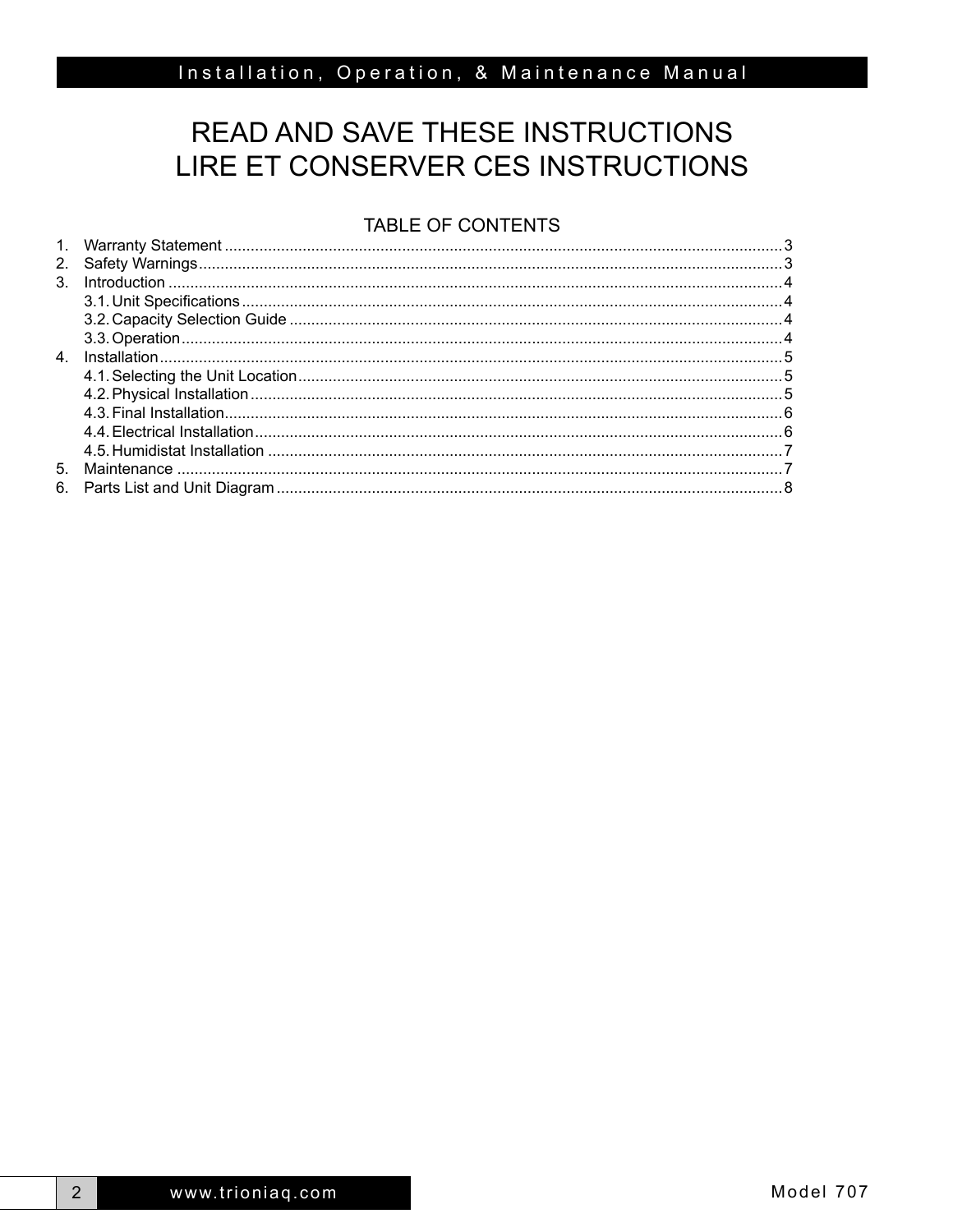## **1. Warranty**

#### Humidifier 2-Year Limited Warranty

This limited warranty covers TRION Residential Type Humidifiers, excluding duct work, wiring and installation. TRION warrants that all new TRION humidifiers are free from defects in material and workmanship under normal, non-commercial use and service. TRION will remedy any covered defects if they appear within 24 months from the date of original installation & subject to the terms and conditions of this Limited 2-Year Warranty stated below:

- 1. THIS LIMITED 2-YEAR WARRANTY is granted by TRION Customer Service, 101 McNeill Road, Sanford, NC 27330.
- 2. This warranty shall extend only to any non-commercial owner who has purchased the residential humidifier other than for purposes of resale.
- 3. All components are covered by this limited warranty except expendable items, such as evaporative pads, media filter pads and nozzles.
- 4. If, within the warranty period, any TRION residential humidifier unit or component requires service it must be performed by a competent heating and/or air conditioning contractor (preferably the installing contractor). TRION will not pay shipping charges, or labor charges to remove or replace such defective parts or components. If the part or component is found by inspection to contain such defective material and workmanship it will be either repaired or exchanged free of charge at TRION's option, and returned freight collect.
- 5. In order to obtain the benefits of this limited 2-year warranty, the owner must notify the dealer or distributor of any defect within 30 days of its discovery. If after reasonable time you have not received an adequate response from the dealer or distributor, notify in writing to TRION Customer Service 101 McNeill Road, Sanford, NC 27330, or call 1-800-884-0002 or email customerservice@trioniaq.com Humidifiers which have been installed or become part of real estate cannot be returned. TRION will receive, freight prepaid, only removable parts or components of such defective humidifiers.
- 6. This limited warranty does not apply to any part or component that is damaged in transit or in handling, has been subject to misuse, neglect or accident; has not been installed, operated and serviced according to TRION's instructions; has been operated beyond the factory rated capacity; or altered in any such way that its performance is affected. There is no warranty due to neglect, alteration or ordinary wear and tear. TRION's liability is limited to replacement of defective parts or components and does not include the payment of the cost of labor charges to remove or replace such defective components or parts.
- 7. TRION will not be responsible for loss of use of any product; loss of time, inconvenience, or any other indirect, incidental or consequential damages with respect to person or property, whether as a result of breach of warranty, neglect or otherwise. SOME STATES DO NOT ALLOW THE EXCLUSION OR LIMITATION OF INCIDENTAL OR CONSEQUENTIAL DAMAGES, SO THE LIMITATION OR EXCLUSION IN THE PRECEDING SENTENCE MAY NOT APPLY TO YOU.
- 8. THIS WARRANTY GIVES YOU SPECIFIC RIGHTS, AND YOU MAY ALSO HAVE OTHER RIGHTS WHICH VARY FROM STATE TO STATE.
- 9. Any warranty by TRION of merchantability, fitness for use or any other warranty (express, implied or statutory), representation or guarantee other than those set forth herein, shall expire at the expiration date of this express limited warranty. SOME STATES DO NOT ALLOW LIMITATIONS ON HOW LONG AN IMPLIED WARRANTY LASTS, SO THE LIMITATION IN THE PRECEDING SENTENCE MAY NOT APPLY TO YOU.
- 10. TRION reserves the right to make changes in the design and material of its products without incurring any obligation to incorporate such changes in units completed on the effective date of such change.

WARNING: Failure to install an air flow proving switch may result in moisture build-up inside of the ductwork. Leaks, mold growth, and severe water damage may result.

## **2. Safety & Warnings**

# **DANGER**

## **RISK OF ELECTRIC SHOCK**

Before cleaning, servicing, or parts replacement, the unit must be disconnected from all sources of electricity.

### **CAUTION**

Read these instructions thoroughly before installing this unit. Check data label and verify electrical specifications agree with those at the point of installation.

#### **WARNING**

Improper installation, adjustment, alteration, service, or maintenance may cause property damage, injury, or death. This appliance must be installed according to these instructions. Read these instructions thoroughly before installing or servicing the unit.

#### **WARNING**

Failure to install this unit in a position that is level and plumb may impair the unit's ability to drain if an overflow condition presents itself. Damage to personal property may also result.

## **WARNING**

Installation in freezing conditions can result in unit failure. Damage to personal property may also result.

#### **WARNING**

This appliance is not intended for use by children or persons with reduced physical, sensory or mental capabilities, or lack of experience and knowledge, unless they have been given supervision or instruction concerning use of the appliance by a person responsible for their safety. Children should be supervised to ensure that they do not play with the appliance.

#### **WARNING**

A drain pan should be installed under the unit and any supply water / drain connections to prevent damage to property in the event of a water leak or faulty operation.

# CAUTION **CAUTION**

TRION recommends that this humidifier be installed by a trained HVAC professional. Do not connect the unit to the trained HVAC professional. Do not connect the unit to the power source until the installation is complete. A thorough checkout of the unit installation should be completed before operating the unit. Failure to follow these directions may void the manufacturer's original warranty.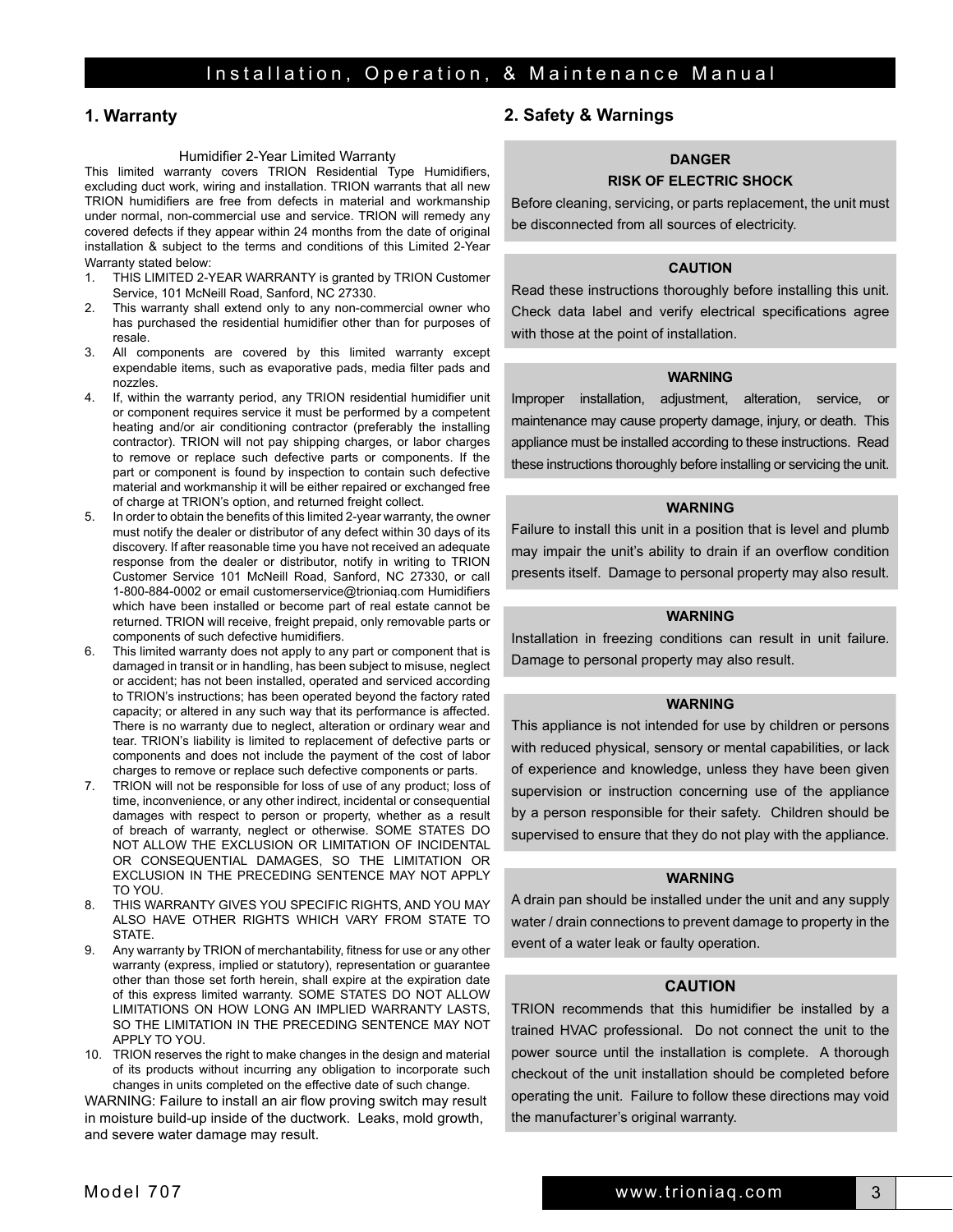# **3. Introduction**

Congratulations on your choice of a TRION IAQ humidification system. Your family can now look forward to breathing more comfortable air, winter after winter. We are committed to providing advanced products that improve the quality of the air you breathe. The following information will familiarize you with the operation of your new humidifier and provide helpful tips on how to obtain maximum performance from your unit.

The benefits of a properly humidified environment (40-60% Relative Humidity) are many. They include both personal comfort as well as the preservation of furniture, draperies, carpets, wooden floors and cabinets, paintings, pianos, etc.. Your home will be more comfortable at a lower temperature (i.e.: 68° F) at 40-60% Relative Humidity (RH) than at 71° to 72° F without controlled humidity. Since every degree of temperature setback represents about 3% of your heating costs, this can possibly represent a significant annual savings. During the heating season, cold air is brought into the home and heated. When heated, this air dries out and greatly increases its capacity to hold more moisture. By using a humidifier, a source of water is provided to satisfy this increased moisture holding capability, rather than having it drawn from our body surface and the surrounding furnishings in the home. A properly maintained and efficiently operating humidifier is a source of improved Indoor Air Quality and personal comfort. We hope you will enjoy the benefits of your humidifier.

# **3.1 Unit Specifications**

| <b>Type of Unit</b>                                            | <b>Centrifugal atomizing</b>                                                                                                                                              |  |
|----------------------------------------------------------------|---------------------------------------------------------------------------------------------------------------------------------------------------------------------------|--|
| Duct Mounting                                                  | Return                                                                                                                                                                    |  |
| GPD @ 140 ° F                                                  | 6.0 maximum                                                                                                                                                               |  |
| GPD @ 120 °F                                                   | 6.0 maximum                                                                                                                                                               |  |
| GPD @ 100 °F                                                   | 6.0 maximum                                                                                                                                                               |  |
| Voltages                                                       | 120V/240V                                                                                                                                                                 |  |
| <b>Unit Dimensions</b>                                         | 10 1/2" DIA x 12 1/2" H                                                                                                                                                   |  |
| Standard Equipment                                             | Wall / duct mount humidistat                                                                                                                                              |  |
| Features                                                       | Centrifugal atomizer<br>Operates on low current, less than a<br>100w bulb<br>All brass valve assembly<br>Universal mounting options<br>2 year warranty                    |  |
| Installation Options:<br>Duct Side Mount<br>Free Standing Wall | Mounts on face of vertical or side of<br>horizontal return duct<br>Includes independent mounting<br>bracket<br>Mounts on wall<br>Includes independent mounting<br>bracket |  |

# **3.2 Capacity Selection Guide**

| Sq Ft<br>Home | <b>Tight Home</b><br>GPD* | <b>Avg Home</b><br>GPD* | <b>Loose Home</b><br>GPD* |
|---------------|---------------------------|-------------------------|---------------------------|
| 1000          | .5                        | 5.0                     | 10.0                      |
| 1500          | 3.0                       | 10.0                    | 16.5                      |
| 2000          | 5.0                       | 14.0                    | 24.0                      |
| 2500          | 7.5                       | 19.0                    | 30.5                      |
| 3000          | 10.0                      | 23.5                    | 37.5                      |
| 4000          | 14.5                      | 33.0                    | 51.5                      |

#### \*GPD = Gallons Per Day (Humidifier Capacity)

The above calculations are for reference only and are based on the following:

- Inside temperature 70°F / 50% relative humidity
- Outside Temp 20°F / 70% relative humidity
- 8 foot ceiling height
- Internal moisture gain of one pound per hour
- Furnace on-time of 70%

This chart uses A.R.I. standard designations:

A "Tight Home" is assumed to be well insulated with vapor barriers, tight storm windows and doors, and a dampered fireplace; air exchange rate of 0.50 changes per hour.

An "Average Home" is insulated and has a dampered fireplace, but there are no vapor barriers, storm doors, or storm windows; air exchange rate of 1.0 change per hour.

A "Loose Home" is generally one constructed before 1930, has little or no insulation, no storm doors, storm windows, weather stripping or vapor barriers, and often no effective dampering of fireplaces; air exchange rate is as high as 1.5 changes per hour.

# **3.3 Operation**

Your centrifugal atomizer type humidifier operates on the principle of breaking down water droplets into a fine mist and atomizing the moisture into the air. If applicable, set the humidistat in the recommended range of 40-50% relative humidity for automatic humidity control during the heating season (a lower setting may be used to control condensation on single pane windows). During the first heating season, check the mineral buildup in the humidifier every month to establish the proper cleaning schedule. Clean the unit at the end of each heating season, or whenever mineral deposits appear to be impeding the discharge of the water mist.

**When shutting the humidifier down for the summer months, start with cleaning any mineral accumulation from the unit. Leave the water turned off and the unit dry. If the furnace fan is to be used for cooling purposes, disconnect power to the humidifier or turn the humidistat to the OFF position.**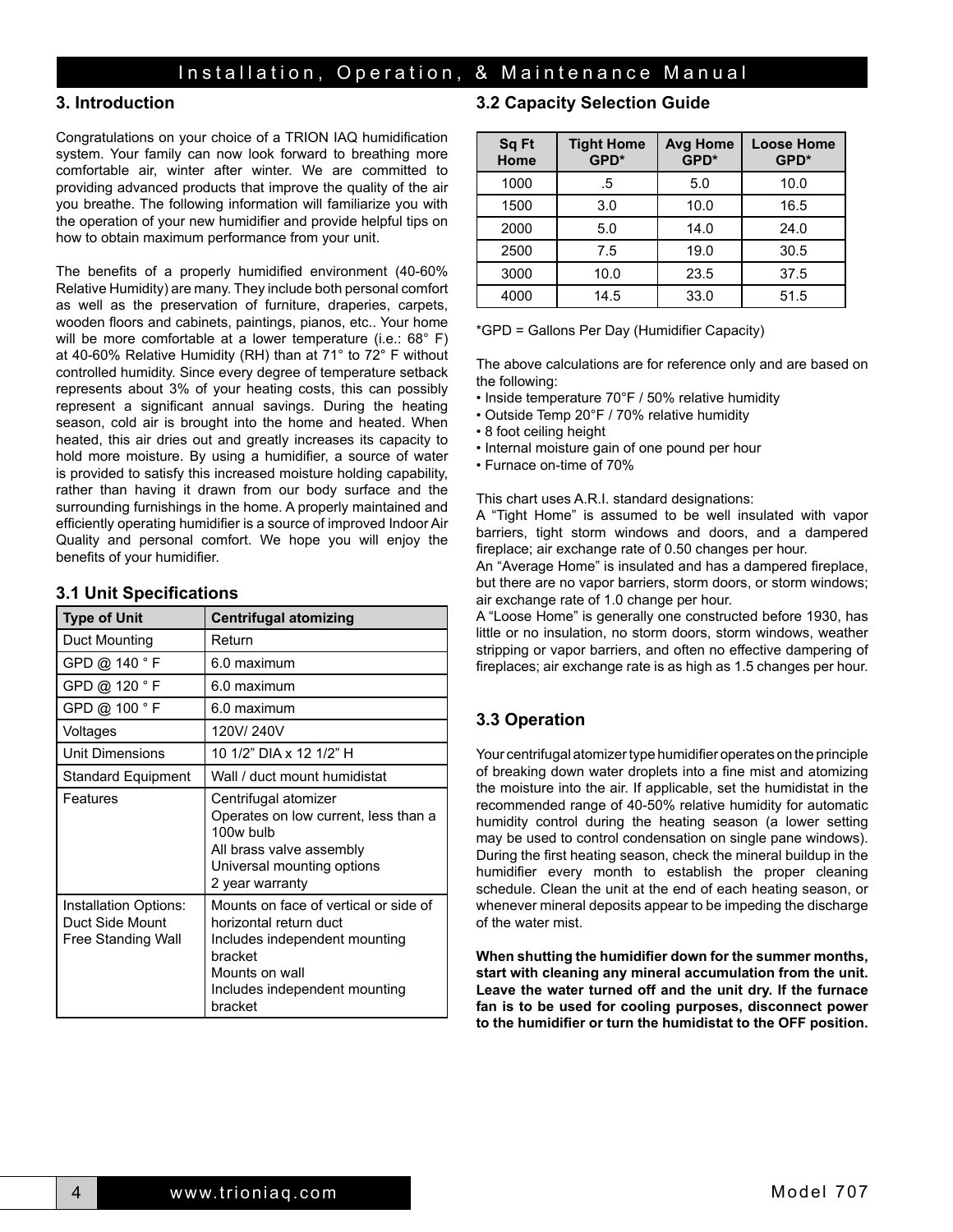# **4. Installation**

# **Selecting the Unit Location**

Mounting on face of vertical return duct or side of horizontal return duct When mounting your humidifier on the face of a horizontal return duct, or on the face of a vertical return duct, certain conditions must be met for its proper operation:

- Mount the humidifier on the vertical or horizontal cold air return duct.
- Locate the humidifier at least four (4) linear feet upstream of either the furnace fan and/or filter and any turn in the duct. This will ensure that condensation does not collect within the duct and cause oxidation (rust).
- Mount the humidifier at least six (6) linear feet (preferably 10 feet) upstream from any electronic air cleaner. Failure to follow this recommendation can cause excessive nuisance arcing and or power supply failure.
- If the duct seams inside the duct are not flat, locate the humidifier at least three (3) linear feet upstream from the seam.
- If the humidification needs of the home require more than one humidifier, each unit should be installed a minimum of three (3) linear feet apart.
- DO NOT use this humidifier on the discharge or warm air supply side of a forced air heating system. This will reduce the efficiency of the humidifier and may cause operational problems.
- DO NOT mount the humidifier in a furnace jacket.
- DO NOT install the humidifier where freezing conditions could occur.
- DO NOT install on gravity hot air systems.

# **Physical Installation**

## CAUTION

Only a trained HVAC servicer or contractor should install this humidifier. Do not connect the unit to the power source until installation is complete. A thorough checkout of the unit installation should be completed before operation. Failure to follow these directions may void the manufacturer's original warranty.

Remember to select a location that is readily accessible for periodic inspection and cleaning of your humidifier. Allow a minimum of 2" clearance in front of the humidifier and 2" below the water pan to allow for maintenance and repair.

Prior to installing this product:

- Read the instructions carefully to ensure safe operation. Failure to follow them could damage the product or cause a hazardous condition.
- Check the ratings given on the product to make sure it is suitable for your application.

#### **Mounting on the face of a vertical return duct or side of a horizontal return**

1. Mount the installation template on the side of the cold air return air duct with the center line of the template lined up with the center line of the return air duct. The narrow side of the duct may be used if space permits.

- 2. Check the template with a level to ensure proper installation of the Humidifier.
- 3. Drill (4) 1/8" diameter holes (as shown on the template) for mounting the wire bracket with sheet metal screws and flat washers provided.
- 4. Cut out the circle marked on the template. Do not cut this opening over-sized.
- 5. With a hammer and heavy piece of metal, straighten the metal edges to prevent injury to yourself and damage to the Humidifier.
- 6. Fit the rubber channel around the cut-out to cover the rough edges of the hole and trim to fit.
- 7. Attach the wire mounting bracket to the duct with (4) #10 sheet metal screws and flat washers (provided).
- 8. Move the side adjusting arms vertically until the shelf of the wire mounting bracket is level.
- 9. Mark the duct for securing adjusting arms and drill (2) 1/8" holes. Fasten the arms in this position with (2) #10 sheet metal screws and flat washers (provided).
- 10. The float and valve assembly have been factory adjusted to maintain 1-1 1/2" of water in the water reservoir pan at normal water pressure. If necessary, bend the float arm to the required position to maintain the water level at other water pressures.
- 11. Before mounting the humidifier in its final position, carefully rotate the impeller assembly by hand to ensure it rotates freely. Position the humidifier on the wire mounting bracket with the float and valve assembly connection facing the most convenient location. Be sure that the water reservoir pan feet do not rest on the wire bracket and that the water reservoir pan is level.
- 12. The discharge dome should approach the opening in the duct, however, it should not extend into the duct. There will be no heat loss, due to the negative pressure of the cold air return duct (the air flow will create a vacuum in the duct).



## **NOTE:**

The following items are located in the carton:

- Bottom Pan
- Atomizing Assembly
- Discharge Dome
- Wire Mounting Bracket

The following items are located in the parts bag:

- **Template**
- (6) #10 x 3/4" screws
- $(6)$  #10 flat washers
- Rubber Channel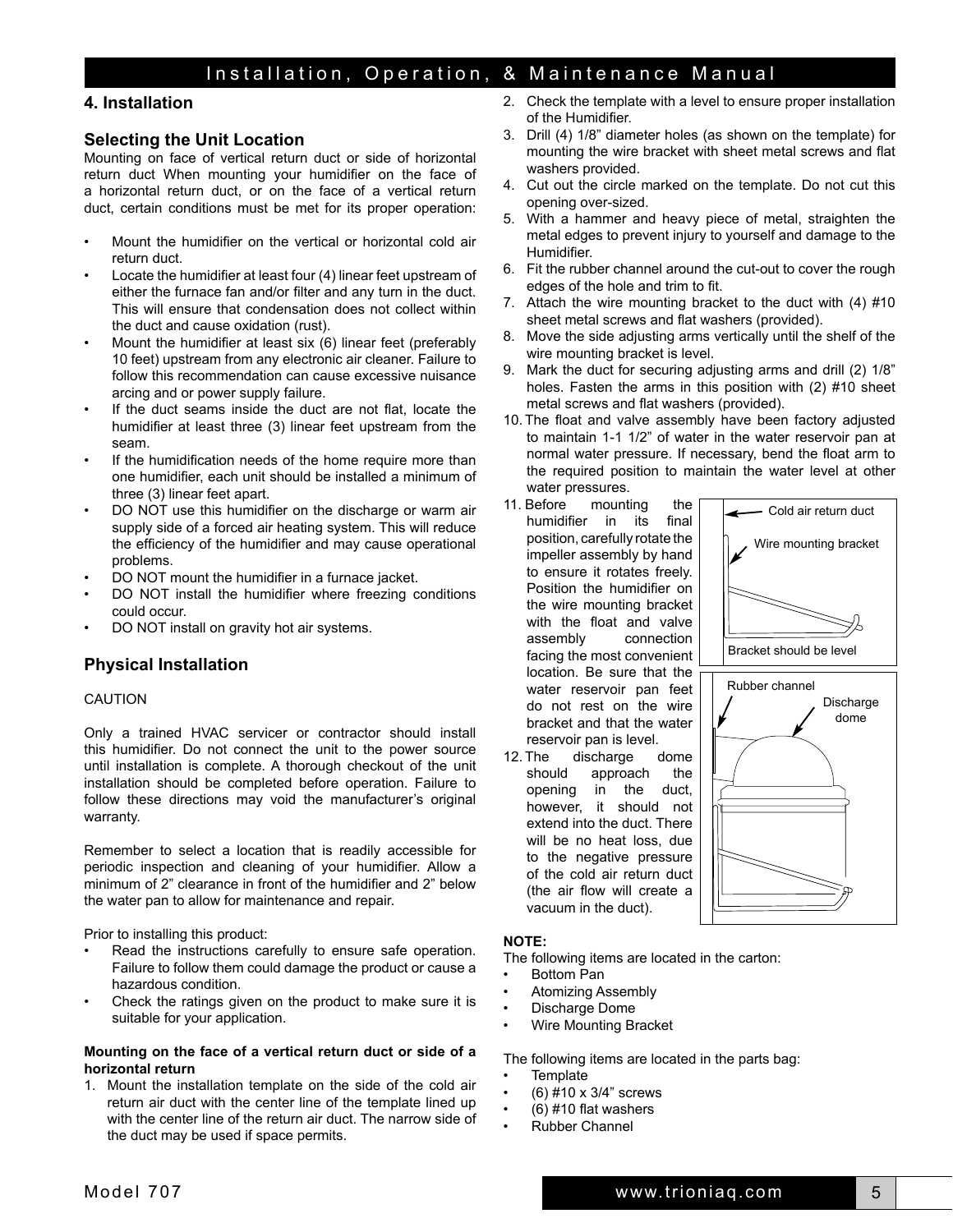#### **Final installation steps for all mounting locations**

- Install a saddle valve (not provided) on the nearest cold water supply pipe (see the instructions on the package). If applicable, connect the saddle valve upstream of any type of water softener.
- After the saddle valve has been installed and 1/4" copper tubing fitted to the valve, but before attaching the copper tubing to the float and valve assembly, turn the saddle valve to the open position and discharge the water into a bucket or pan. This will allow the water to void the line of any debris that may have accumulated during the installation process.
- Attach 1/4" copper tubing to the float and valve assembly with the ferrule and compression nut (provided).

#### **Caution:**

**The float and valve assembly must not turn when tightening the copper tubing compression fittings to the humidifier water reservoir pan fitting.**

- Turn the water supply on at the saddle valve.
- Check the water level in the water reservoir pan to ensure it is 1 to 1 1/2" deep.



#### **IMPORTANT:**

**In installations where accidental overflow could cause water damage, connect a drain hose from the humidifier water reservoir pan overflow tube to a drain.**

Do NOT use a soldered joint because the overflow tube will become heated and warp the water reservoir pan.

# **Electrical Installation**

#### **WARNING:**

**Improper electrical wiring can cause personal shock, injury, or property damage. It is required that the unit be installed by a properly qualified HVAC technician or electrician, following NEC and any other local codes.**

#### **Electrical installation:**

This humidifier is intended to be wired directly to the integrated control panel on your furnace. The electrical tap will provide power to the humidifier whenever the circulating air blower is in operation.

Read the instructions in the furnace installation manual carefully before attempting installation or operation of this humidifier.

Failure to follow these instructions may result in improper installation and therefore, void the manufacturer's warranty.

- 1. Remove the cover from the junction box in the furnace jacket.
- 2. Connect the humidifier input leads to the two (2) leads that run to the furnace blower motor. This connection provides for the automatic operation of the humidifier during the heating season.
- 3. The humidifier will only operate when the furnace blower is in operation.
- 4. It is recommended to install the in the system to provide optimum performance when continuous air circulation is desired.
- 5. If a humidistat is not used in the installation, install an ON/ OFF switch in its place. This provides a simple, yet effective, method of turning the humidifier off during the summer months when humidification is not desired.

#### **Wiring diagram for humidifier installation - return duct installation**

#### **Furnace wiring connection**



**Wiring diagram for humidifier installation - free standing installation**

#### **Dedicated wiring connection**

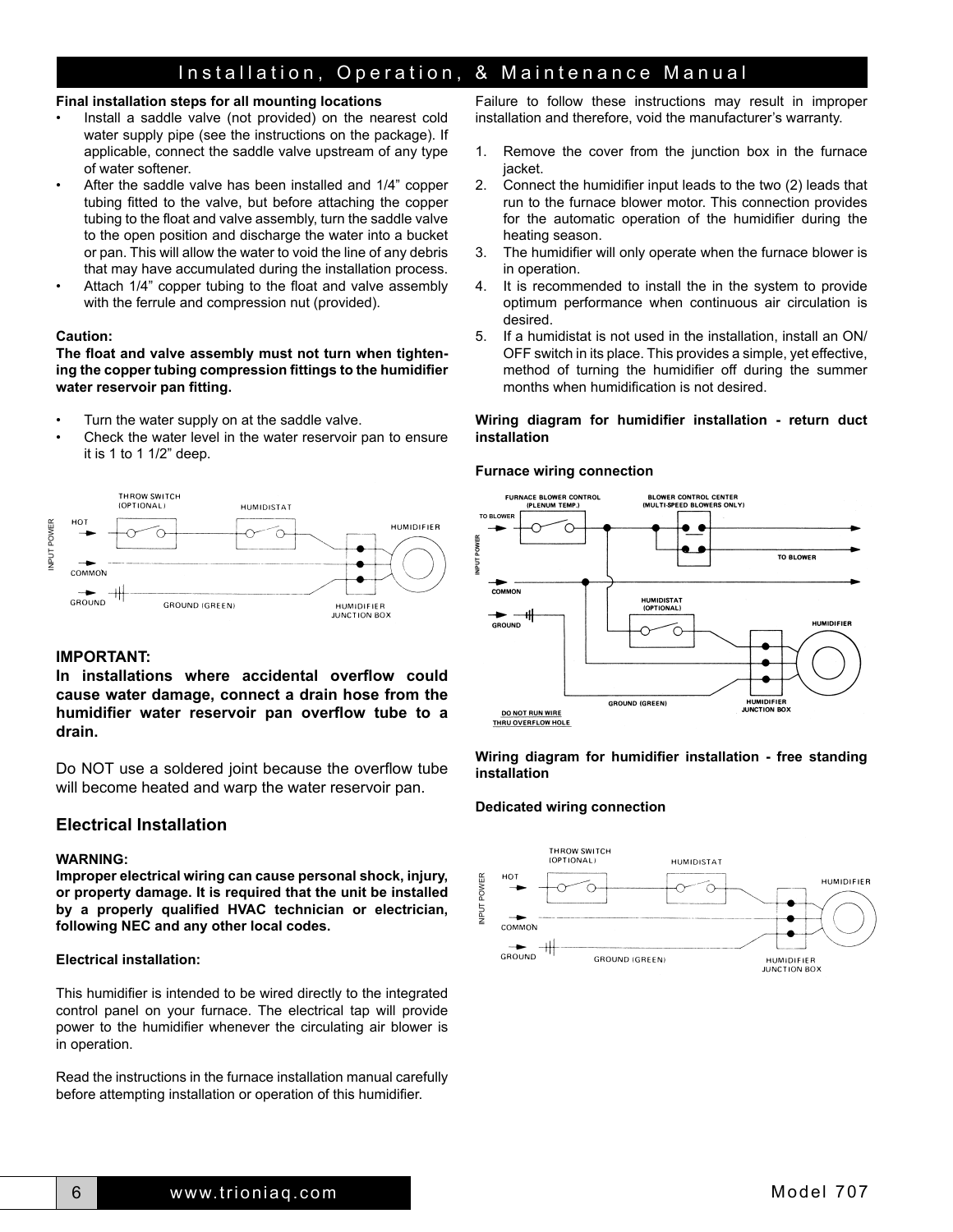## **Humidistat Installation**

#### **Humidistat:**

- 1. Locate the humidistat in the living area making sure that it is at least five (5) feet from a supply register (duct mounted installation) or discharge nozzle (free standing installation).
- 2. The humidistat should be installed four and a half (4 1/2) feet above the floor, out of the direct sun and not subject to damage from traffic within the room.
- 3. If you would like the ability to cut off the electricity to the humidifier for maintenance, a throw -switch may be installed.
- 4. Turn the humidistat to the highest level (past 60%) and the humidifier should begin to run. The humidifier should stop when the humidistat is turned off.
- 5. Set the furnace controls and humidistat for the desired conditions (30-40% RH is recommended). Operation of this unit is automatic.
- 6. If condensation occurs on single pane windows, lower the humidistat setting until the condensation has disappeared.

**NOTE: It may take several days for the humidity level in your home to reach comfortable levels.**

### **5. Maintenance**

#### **Caution:**

**Before cleaning or servicing this unit, it is recommended that the unit be disconnected from any electrical supply outlet.**

To enjoy the benefits of a properly humidified environment, periodic cleaning is necessary to control both water and household impurities. Film or scum, which can contain bacteria or fungi, may appear on the water surface, the sides, or bottom of your humidifier. A crusty deposit or scale may also appear and is composed of minerals that have settled out of the water. To improve the efficiency of your humidifier, and to reduce the possibility of a health hazard, it is recommended that you take the following precautions:

- Follow the manufacturer's recommended cleaning and maintenance instructions below and on the next page.
- The amount of minerals and other impurities in a water source can vary greatly, therefore, the frequency of cleaning the unit also varies.
- During the heating season, check for film or scale build-up in the unit, or any moving part. Establish a proper cleaning schedule to ensure the efficiency of the humidifier.
- An algaecide, such as a humidifier cleaning tablet or bacteriostatic liquid/powder, can be used to combat algae build-up, should it become evident.
- At the end of the winter humidification season, drain and thoroughly clean your humidifier as part of the summer shutdown. Like your heating system and air conditioning unit, periodic maintenance and cleaning are required to ensure the safe and efficient operation of your humidifier. Due to the operation cycle of the furnace and humidifier, it may require 2 to 5 days to reach the proper humidification level.

**Maintenance instructions for models mounted on the face of a vertical return duct, side of a horizontal return duct, or mounted behind a wall using discharge extension.** 

Your humidifier is constructed from quality materials to assure superior performance during normal operation. The motor bearings are permanently lubricated and do not require oiling. The motor is also thermal overload protected against extreme conditions.

To clean the unit:

- 1. Turn the power to the furnace OFF or turn off the electric switch to the humidifier, if provided.
- 2. Disconnect the humidifier motor leads.
- 3. Turn off the humidifier water supply from the saddle valve and remove water line from humidifier.
- 4. Remove the humidifier from the wire mounting bracket.
- 5. Remove the discharge dome from the humidifier by pressing on the sides of the dome and lifting upward.
- 6. Lift the entire atomizing assembly from the water reservoir pan.
- 7. Remove the pump from the end of the impeller shaft. If the pump is stuck in the motor drive shaft, run hot water over the end of the shaft for a few seconds to loosen the pump.
- 8. Flush water through the impeller tube, ensuring that the six holes at the top of the impeller tube are open and clear of mineral deposits. A pipe cleaner works well for this cleaning operation. Note: The impeller tube and pump can become clogged by algae formations prevalent in certain water sources. The addition of 10 drops of bleach to the water reservoir pan each week is advisable.
- 9. Replace the pump into the impeller shaft.
- 10. Carefully rotate the impeller to ensure it turns freely. Do not force the impeller shaft to turn or breakage could result.
- 11. With the atomizing assembly removed, clean the water reservoir pan thoroughly. We suggest either a water/white vinegar solution or liquid humidifier cleaner.
- 12. Reassemble and remount the humidifier by reversing steps 6, 5, and 4.
- 13. Reconnect the water line and motor leads to the humidifier, turn on the water supply from the saddle valve and restore electrical power.